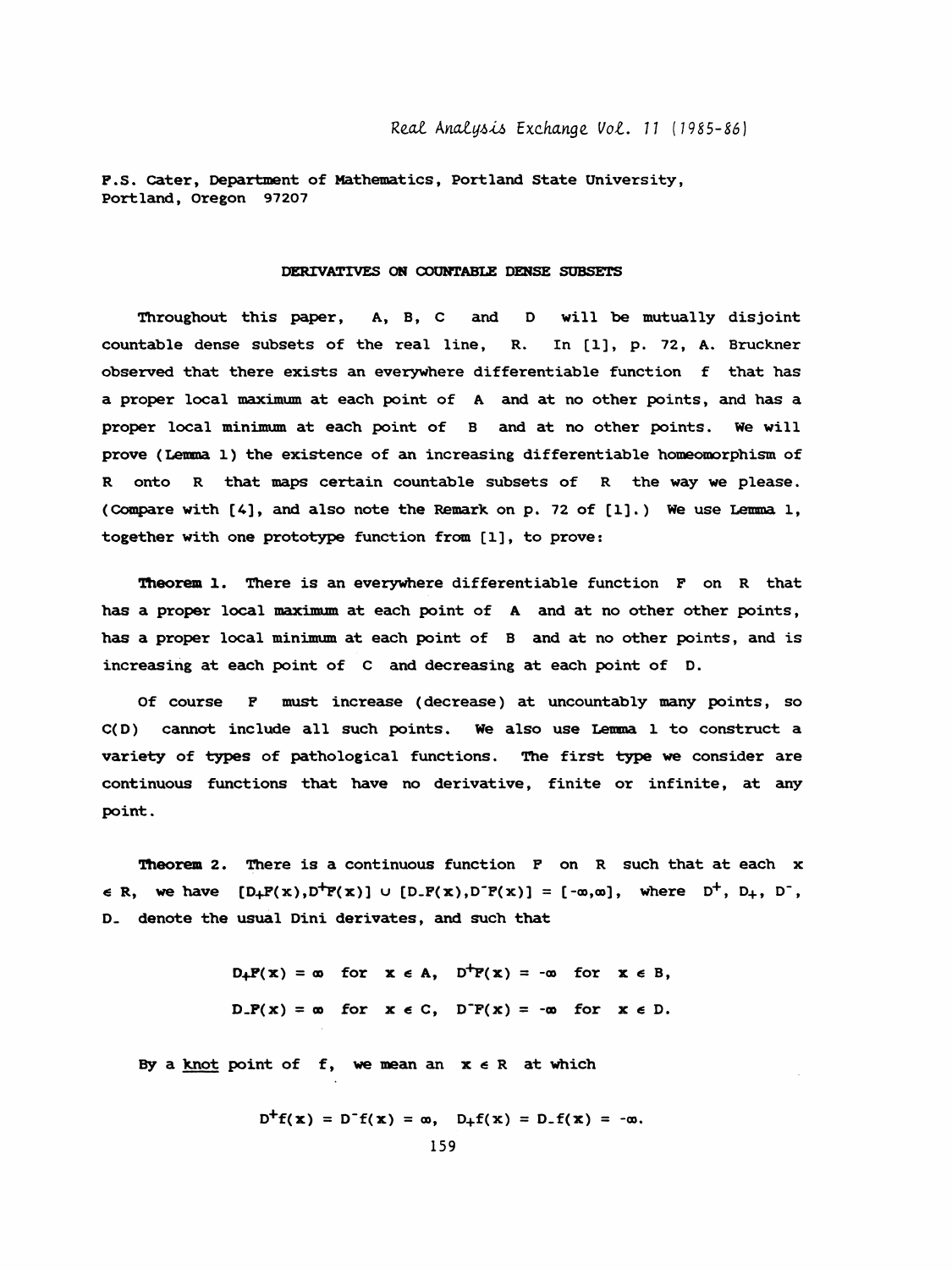We use Lemma 1 to construct a function on R, absolutely continuous on every compact interval, that has some knot points and other unusual points in every interval .

Theorem 3. There is a function F on R, absolutely continuous in every compact interval, such that

 $F'(x) = 0$  for  $x \in A$ ,  $F'(x) = \infty$  for  $x \in B$ ,  $F'(x) = -\infty$  for  $x \in C$ ,

and each  $x \in D$  is a knot point of  $F$ .

We say that a nonconstant function f on an interval I is singular on I if f is of bounded variation on I and £' = 0 almost everywhere on I. We use Lemma 1 to prove that Theorem 3 works when "singular" replaces "absolutely continuous" .

**Theorem 4.** There is a function  $F$  on  $R$ , continuous and singular in every compact interval, such that

$$
P'(x) = 0 \text{ for } x \in A, P'(x) = \infty \text{ for } x \in B, P'(x) = -\infty \text{ for } x \in C,
$$

and each  $x \in D$  is a knot point of  $F$ .

 Lenna 1 can be used to prove the existence of certain kinds of derivatives. In [3] Katznelson and Stromberg gave a nice example of a derivative on R that is positive on A and negative on B. Of course such a derivative must be discontinuous at any point Where it is nonzero. On the other hand, it might be continuous or discontinuous at amy point where it is zero. We conclude with

Theorem 5. There is an everywhere differentiable function F on R such that  $F'(x) > 0$  for  $x \in A$ ,  $F'(x) < 0$  for  $x \in B$ ,  $F'$  vanishes and is discontinuous at each  $x \in C$ , and  $F'$  vanishes and is continuous at each  $x \in D$ .

 If A and B are countable dense subsets of R, it is easy to construct am increasing homeomorphism of R onto R that maps A onto B. we show that we can make the homeomorphism differentiable.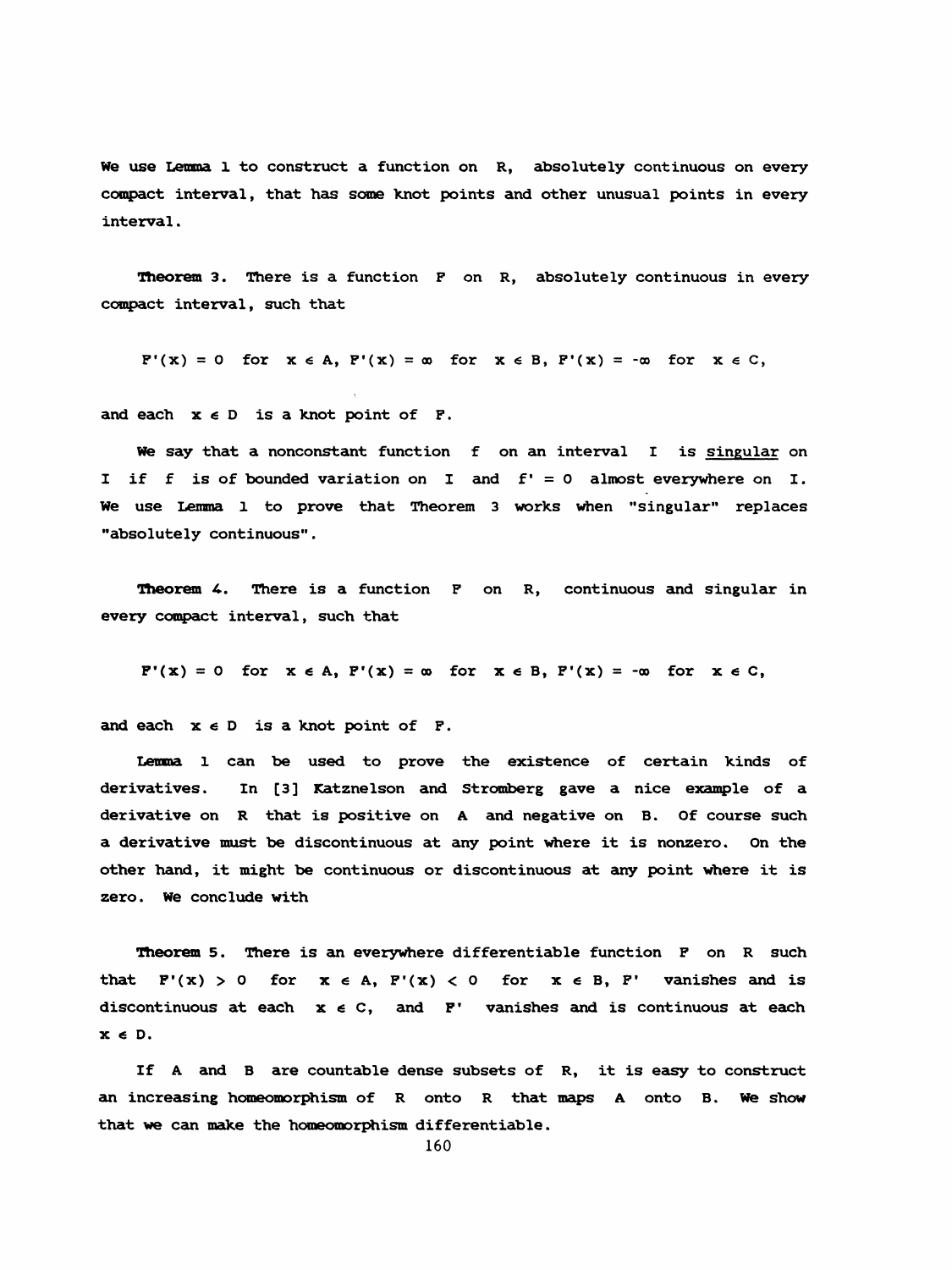Lemma 1. Leť A, B, C, D be mutually disjoint countable dense subsets of R and let  $A_0$ ,  $B_0$ ,  $C_0$ ,  $D_0$  likewise be mutually disjoint countable dense subsets of R. Then there exists a continuously differentiable function g mapping R onto R such that  $g(A) = A_0$ ,  $g(B) = B_0$ ,  $g(C) = C_0$ ,  $g(D) = D_0$ , and  $g' \geq 1$  on R.

Proof. Let  $(d_n)$  be an enumeration of D,  $(d_n)$  be an enumeration of  $D_0$ , (c<sub>n</sub>) of C<sub>0</sub>, (c<sub>n</sub>) of C, (b<sub>n</sub>) of B<sub>0</sub>, (b<sub>n</sub>) of B, (a<sub>n</sub>) of A<sub>0</sub>, (a<sub>n</sub>) of A where  $a_1 \neq 0$ . We will construct a sequence of polynomials  $p_n$  and a sequence of points  $u_n$  by induction on n. Let  $u_1 = a_1$  and put  $p_1(x) = rx$ where  $0 < r < \frac{1}{4}$  and  $2u_1 + p_1(u_1) \in A_0$ . This can be done because  $A_0$  is dense in R. Then  $r + r|x| < 2^{-1}$  for  $|x| < 1$ . Suppose that  $n \ge 2$  and polynomials  $p_j$  and points  $u_j \in A \cup B \cup C \cup D$  ( $1 \leq j \leq n - 1$ ) have been chosen so that  $|p_j(x)| + |p_j(x)| < 2^{-j}$  for  $|x| < j$  and  $p_j(x) > -2^{-j}$  for all x,  $p_i(u_i) = 0$  for  $i < j$ , and

- (1) for  $j = 1 \pmod{8}$ ,  $u_j$  is the element in  $A \setminus \{u_1, \dots, u_{j-1}\}$  with smallest index and  $2u_j + \sum_{i=1}^j p_i(u_j) \in A_0$ ,
- (2) for  $j = 2 \pmod{8}$ ,  $u_j \in A \setminus \{u_1, \cdots, u_{j-1}\}$  and  $2u_j + \sum_{i=1}^J p_i(u_j)$  is the element in  $A_0 \setminus \bigcup_{k=1}^{J-1} (2u_k + \sum_{i=1}^{J-1} p_i(u_k))$  with smallest index,

(3) for  $j = 3 \pmod{8}$ , same as (1) with B and B<sub>0</sub> in place of A and A<sub>0</sub>, (4) for  $j = 4 \pmod{8}$ , same as (2) with B and B<sub>0</sub> in place of A and A<sub>0</sub>, (5) for  $j = 5 \pmod{8}$ , same as (1) with C and C<sub>o</sub> in place of A and A<sub>0</sub>, (6) for  $j \equiv 6 \pmod{8}$ , same as (2) with C and C<sub>o</sub> in place of A and A<sub>0</sub>, (7) for  $j = 7 \pmod{8}$ , same as (1) with D and D<sub>0</sub> in place of A and A<sub>0</sub>, (8) for  $j = 0 \pmod{8}$ , same as (2) with D and D<sub>o</sub> in place of A and A<sub>0</sub>.

For  $n = 1 \pmod{8}$ , let  $q(x) = (x - u_{n-1})^{n+1} \Pi_{j \lt n-1}(x - u_j)$  and let  $r > 0$  be so small that  $r|q(x)| + r|q'(x)| < 2^{-n}$  for  $|x| < n$  and  $rq'(x) > -2^n$  for all x. This can be done because deg  $q = 2n - 1$  is odd. Let  $u_n$  be the element in  $A\setminus\{u_1, \cdots, u_{n-1}\}\$  with smallest index, and choose  $s \ (0 \ < s \ < r)$  such that  $2u_n + \sum_{i=1}^{n-1} p_i(u_n) + sq(u_n) \ \epsilon \ A_0$ . This can be done because  $A_0$  is dense in R and  $q(u_n) \neq 0$ . Put  $p_n = sq$ .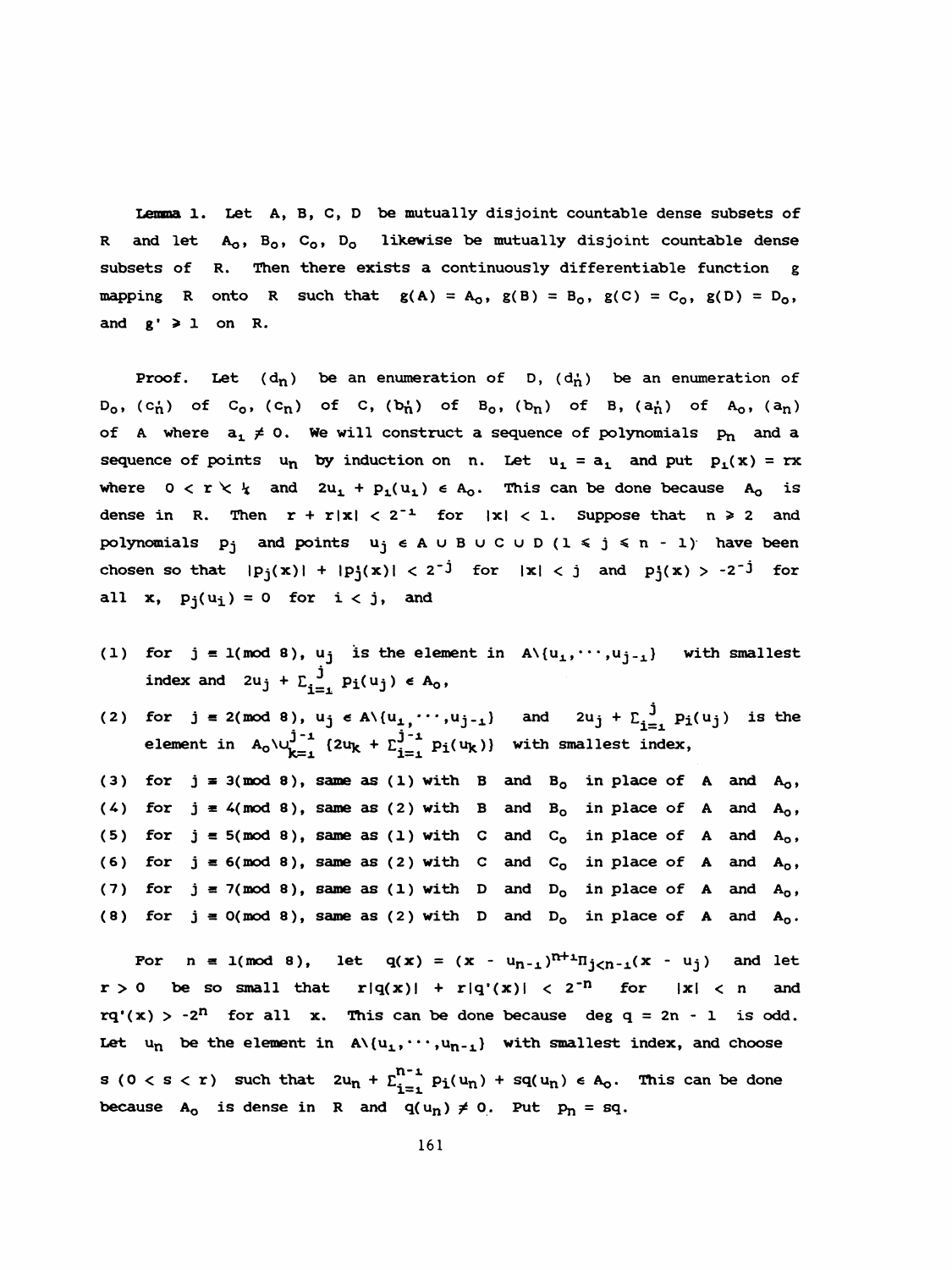For  $n = 2 \pmod{8}$ , let  $q(x) = (x - u_{n-1})^{n+1} \Pi_{j \lt n-1}(x - u_j)$  and let r be so small that  $r|q(x)| + r|q'(x)| < 2^{-n}$  for  $|x| < n$  and  $rq'(x) > -2^{-n}$ for all x. Let  $H(x) = 2x + \sum_{i=1}^{n-1} p_i(x)$ . It follows that  $H' \ge 1$ ,  $H(R) = R$ , and say  $H(w) = d$  where d is the proposed image of  $u_n$  in (2). Moreover,  $w \neq u_i$  ( $1 \leq i \leq n-1$ ) since  $H(w) \neq H(u_i)$ . From the definition of q we obtain  $q(w) \neq 0$ . Since A is dense in R,  $H(A)$  is dense in R. Choose  $a \in A\setminus\{u_1,\cdots,u_{n-1}\}\$  such that  $H(a) - d$  and  $H(a) + rq(a) - d$  have opposite sign. (Here we use the continuity of H and of q and make a close to w.) Choose s such that  $0 < s < r$  and  $E(a) + sq(a) - d = 0$ . Make  $u_n = a$ and  $p_n = sq$ .

The cases  $n \equiv 3$ ,  $n \equiv 5$ ,  $n \equiv 7 \pmod{8}$  are handled similarly to the case  $n \equiv 1 \pmod{8}$ . The cases  $n \equiv 4$ ,  $n \equiv 6$ ,  $n \equiv 0 \pmod{8}$  are handled similarly to the case  $n = 2 \pmod{8}$ . So the induction on n is complete and  $p_n$  and  $u_n$ have been chosen for all n.

The series  $2x + \sum_{i=1}^{\infty} p_i(x)$  sums to a continuously differentiable function g on R. This follows from  $|p_n(x)| + |p'_n(x)| < 2^{-n}$  for  $|x| < n$ . (It is well to note here that had we required  $\sum_{i=0}^{\infty} |p_n^{(1)}(x)| < 2^{-n}$  for  $|x| < n$ , then g would be a real analytic function. This can be verified by using the remainder in Taylor's Theorem.) By construction,  $p_n(u_i) = 0$  for  $n > i$ . It follows, then, that  $g(A) = A_0$ ,  $g(B) = B_0$ ,  $g(C) = C_0$ ,  $g(D) = D_0$ . Finally,

$$
g' = 2 + \sum_{i=1}^{\infty} p'_i \ge 2 - \sum_{i=1}^{\infty} 2^{-i} \ge 1
$$

 Before tackling the proofs of the Theorems, we make some observations about continuously differentiable functions g with positive derivative. If f has a proper local maximum (minimum) at  $g(x)$ , then clearly  $f(t) =$  $f(g(t))$  also has a proper local maximum (minimum) at x. Likewise, if f is increasing (decreasing) at  $g(x)$ , clearly F is increasing (decreasing) at x.

The last fraction in the equation

$$
(*) \qquad \frac{F(x+h) - F(x)}{h} = \left[ \frac{f(g(x+h)) - f(g(x))}{g(x+h) - g(x)} \right] \left[ \frac{g(x+h) - g(x)}{h} \right]
$$

tends to g'(x) as h tends to 0, so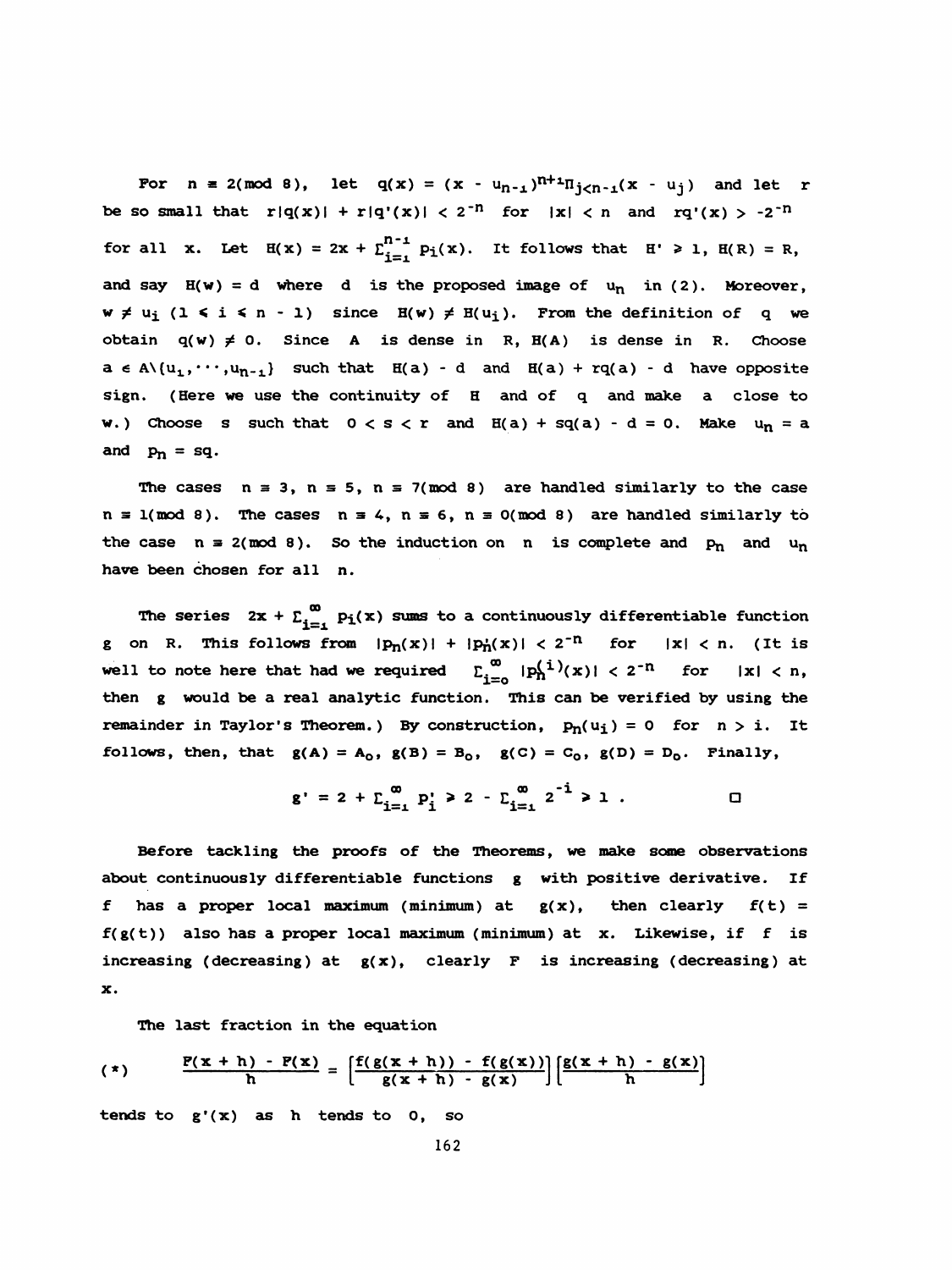$D^{+}F(x) = D^{+}f(g(x))g'(x), D_{+}F(x) = D_{+}f(g(x))g'(x),$  $D^{\dagger}P(X) = D^{\dagger}f(g(X))g'(X), \quad D_{\dagger}P(X) = D_{\dagger}f(g(X))g'(X).$ 

Thus if  $[D_{+}f, D^{+}f]$   $\cup$   $[D_{-}f, D^{+}f] = [-\infty, \infty]$ , as in Theorem 2 at every point, then  $[D_+F, D^+F]$  u  $[D_-F, D^-F] = [-\infty, \infty]$  at every point. If f has a knot point at  $g(x)$ , then F has a knot point at x. If f' exists and is continuous at  $g(x)$ , then  $F'$  exists and is continuous at x. The same is true when "discontinuous" replaces "continuous" .

Both  $g$  and  $g^{-1}$  map sets of measure 0 to sets of measure 0 [5]. Thus if f is absolutely continuous (singular) on every compact interval, then F must be absolutely continuous (singular) on every compact interval.

Proof of Theorem 1. Let f be everywhere differentiable on R such that f has proper local maximum points in every interval and has proper local minimum points in every interval. Then f is not monotone on amy interval, so the sets

$$
C_1 = \{x \in R: f'(x) > 0\}, D_1 = \{x \in R: f'(x) < 0\}
$$

are each dense in R. Moreover f is increasing at each point of  $C_1$  and f is decreasing at each point of  $D_1$ . Let  $C_0$  be a countable dense subset of C<sub>1</sub>, and let D<sub>0</sub> be a countable dense subset of D<sub>1</sub>. Let A<sub>0</sub> consist of all points where  $f$  has a proper local maximum point, and let  $B_0$  consist of all points where f has a proper local minimum point. Then the composition function  $F(x) = f(g(x))$  suffices where g is the function in Lemma 1. Note that F is everywhere differentiable by the chain rule of differentia tion. <br>  $\Box$ 

 Proof of Theorem 2. We use [2] to construct a continuous function f on R such that

$$
[D_{+}f(x),D^{+}f(x)] \cup [D_{-}f(x),D^{-}f(x)] = [-\infty,\infty]
$$

for each  $x \in R$ , and such that each of the sets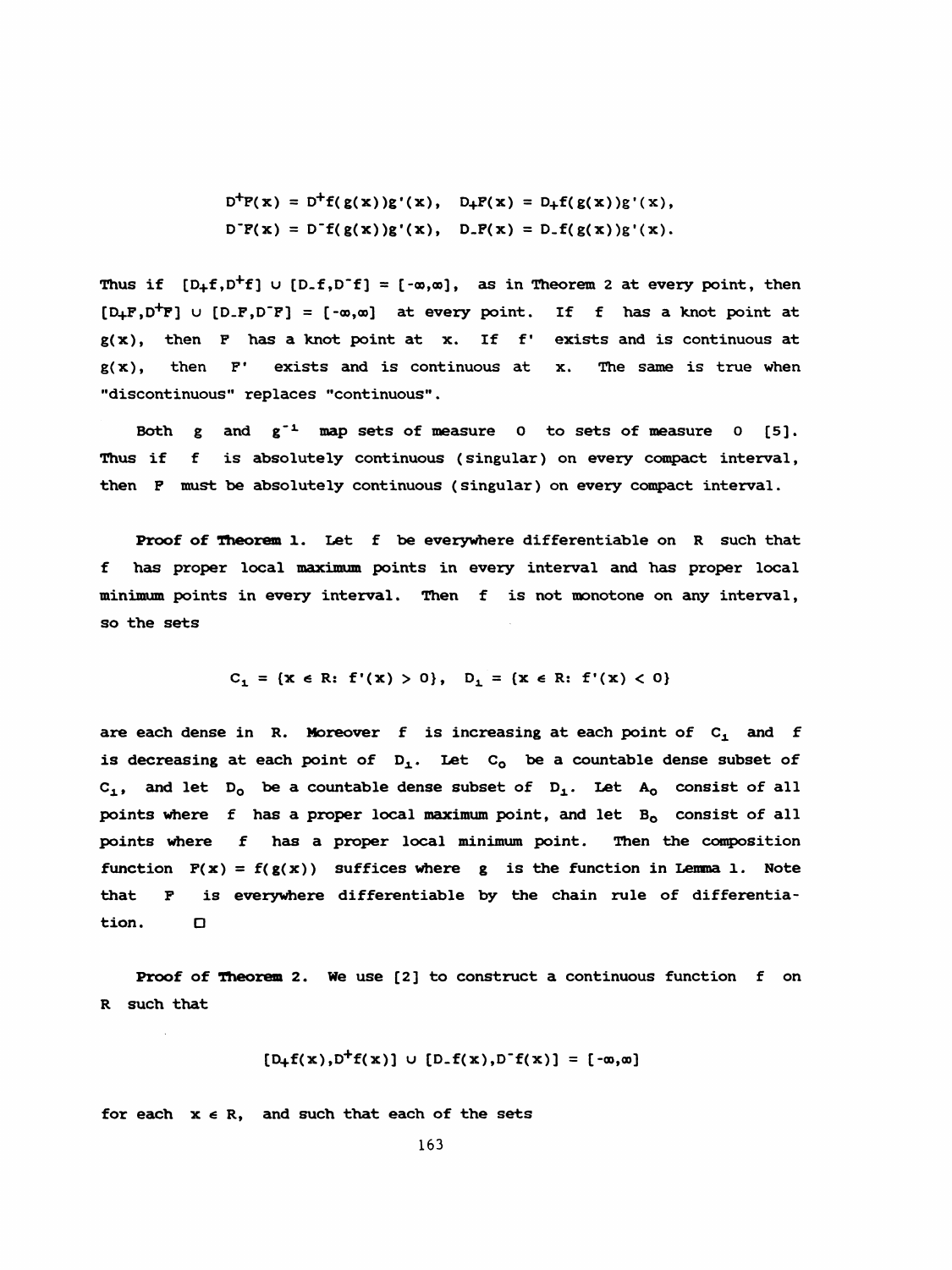$A_1 = \{x \in R: D_1f(x) = \infty\},$  $L = \{x \in R: D_+$ = { $x \in R$ ; D<sub>+</sub>f( $x$ ) =  $\infty$ },<br>= { $x \in R$ ; D<sup>+</sup>f( $x$ ) = - $\infty$ },  $C_1 = \{x \in R: D_f(x) = \infty\},$  $D_1 = \{x \in R: D^T f(x) = -\infty\},$ 

is dense in R. Let  $A_0$  be a countable dense subset of  $A_1$ ,  $B_0$  of  $B_1$ ,  $C_0$ of C<sub>1</sub> and D<sub>0</sub> of D<sub>1</sub>. Then  $F(x) = f(g(x))$  suffices where g is the function in Lemma 1. Note that F inherits the desired properties from f because  $g'$  is everywhere positive.  $\square$ 

 Proof of Theorem 3. It is Known [3], [6], that there exist increasing functions  $h_1$  and  $h_2$  on R, absolutely continuous on every compact interval, such that  $h'_2 = \infty$  on a countable dense set Y and  $h'_2$  is finite on a countable dense set X,  $h'_1 > 0$  on  $h_2(Y)$  and  $h'_1 = 0$  on  $h_2(X)$ . Then the composite function  $h_3(x) = h_1(h_2(x))$  is increasing and absolutely continuous on every compact interval. Note that  $h_3$  maps sets of measure 0 to sets of measure 0 because  $h_1$  and  $h_2$  do so. Moreover,  $h_3 = \infty$  on Y and  $h_3 = 0$  on X by the chain rule of differentiation.

Partition X into two countable dense subsets  $X_1$  and  $X_2$ . By the argument in the preceding paragraph, there is an increasing function  $h_{\mathbf{A}}$  on R, absolutely continuous on every compact interval, such that  $h_4 = 0$  on  $X_1 \cup Y$  and  $h'_4 = \infty$  on  $X_2$ . Then  $f = h_3 - h_4$  is absolutely continuous on compact intervals, and  $f' = 0$  on  $X_1, f' = \infty$  on Y and  $f' = -\infty$  on  $X_2$ .

Each of the sets

 $E_{1} = \{x \in R: D^{\dagger}f(x) = \infty\},$  $E_{2} = {x \in R: D_{+}f(x) = -\omega},$  $E_{3} = \{x \in R: D^{T}f(x) = \infty\},$  $E^{}_{,}$  = {x  $\in$  R: D  $f(x)$  = - $\infty$ },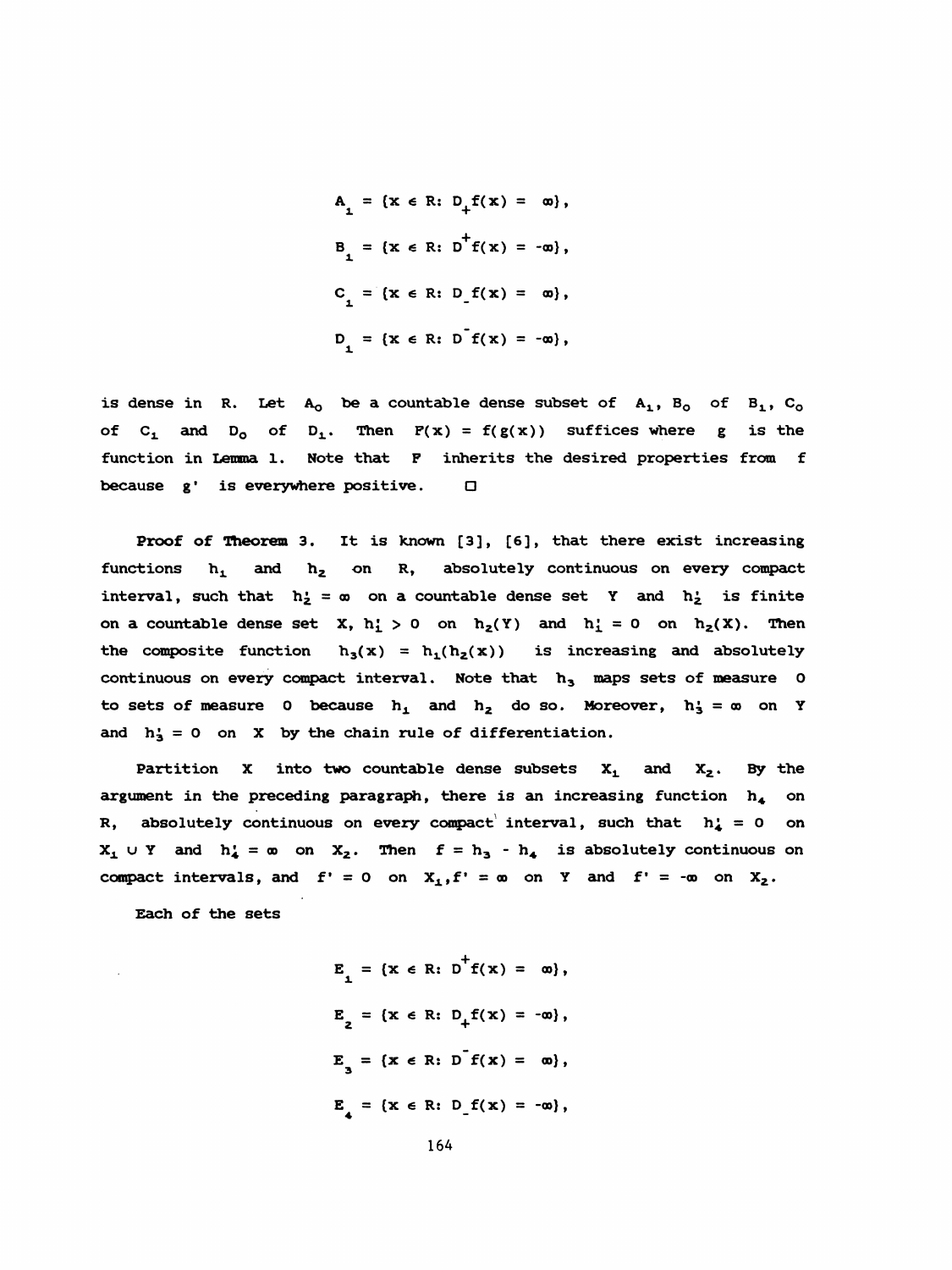is a dense  $G_6$ -set in R, so  $E_1 \cap E_2 \cap E_3 \cap E_4$  is dense. But any point in  $E_1 \cap E_2 \cap E_3 \cap E_4$  is a knot point of f. Let D<sub>0</sub> be a countable dense subset of  $E_1 \cap E_2 \cap E_3 \cap E_4$ . Let  $A_0 = X_1$ ,  $B_0 = Y$ , and  $C_0 = X_2$ . Finally,  $F(x) = f(g(x))$  suffices where g is the function in Lemma 1.  $\Box$ 

Our approach to Theorem 4 is similar. However we must use Lemma 1 twice.

**Proof of Theorem 4.** Let  $h_1$  be a strictly increasing function, continuous and singular on every compact interval. By  $[5]$ ,  $h_1$  cannot have a finite Dini derivate at every point of an interval  $I$ , for otherwise  $h_1$ would be constant on I. Thus  $h_1' = \infty$  on a dense subset of R. Let Y be a countable dense set of points on which  $h'_1 = \infty$ , (and let X be a countable dense set of points on which  $h'_1 = \infty$  and let X be a countable dense set of points on which  $h'_1 = 0$ . Partition X into two countable dense subsets  $X_1$ and  $X_2$ . By Lemma 1, there is a continuously differentiable increasing function  $g_1$  from R to R such that  $g_1(X_1 \cup Y) = X$ ,  $g_1' \ge 1$ , and  $g_1(X_2)$ = Y. It follows that the composite function  $h_2(x) = h_1(g_1(x))$  is increasing, continuous and singular on every compact interval,  $h_2 = 0$  on  $X_1 \cup Y$  and  $h'_2 = \infty$  on  $X_2$ . Put  $f = h_1 - h_2$ . Then f is continuous and singular on every compact interval. Moreover,  $f' = 0$  on  $X_1$ ,  $f' = \infty$  on Y and  $f' = -\infty$  on  $X_2$ . The rest of the argument is just like the proof of Theorem 3, so we leave it.  $□$ 

Proof of Theorem 5. We use [3] to find a bounded derivative f' on R that takes positive and negative values in every interval. Then the set  $X = \{x \in R: f'(x) = 0\}$  is dense in R. Fix  $x_1 \in X$ . Construct a sequence of intervals  $(a_n, b_n)_{n=1}^{\infty}$  such that lim  $a_n = x_1$ , and for each n,  $a_n \in X$ ,  $b_n \in X$ ,

$$
x_1 < a_{n+1} < b_{n+1} < a_n \quad \text{and} \quad b_n - a_n < 2^{-n}(a_n - x_1).
$$

For each n let  $r_n$  be the positive number such that sup  $r_n|f'(a_n,b_n)| = 1$ . Let  $h_1$  be the function that coincides with  $r_n f'$  on  $(a_n,b_n)$  for each n, and vanishes elsewhere. For  $a_{n-1} > t > a_n$  we have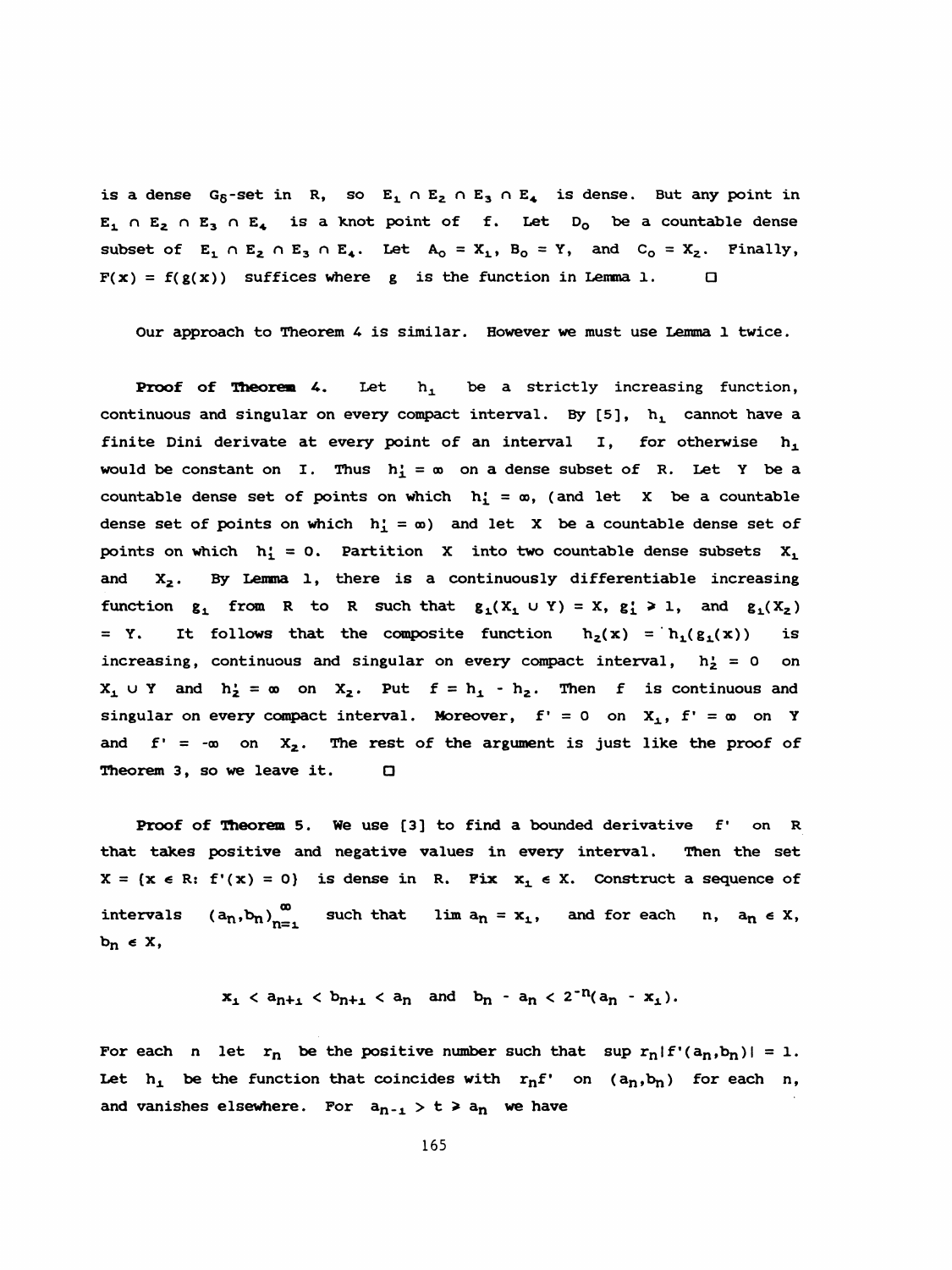$$
\begin{aligned}\n\int_{x_1}^t h_1 & \leq \int_{x_1}^t |h_1| & \leq \sum_{j=n}^{\infty} \int_{a_j}^{b_j} |h_1| & \leq \sum_{j=n}^{\infty} (b_j - a_j) \\
& \leq \sum_{j=n}^{\infty} 2^{-j} (a_j - x_1) & \leq (t - x_1) \sum_{j=n}^{\infty} 2^{-j} = 2^{1-n} (t - x_1)\n\end{aligned}
$$

It follows that  $\lim_{t\to x_1} (t - x_1)^{-1} \int_{x_1}^t h_1 = 0$ , and  $h_1$  is the derivative of its primitive function at  $x_1$ , and at all points of R as well. Note that f' and  $h_1$  have opposite sign at no point,  $h_1$  vanishes where f' vanishes, and  $h_1$  is discontinuous at  $x_1$  by construction.

Now let  $(x_n)_{n=1}^{\infty}$  be a countable dense subset of X. For each n, we use the argument in the preceding paragraph to construct a derivative  $h_n$  such that sup $|h_n| = 1$ ,  $h_n$  is discontinuous at  $x_n$ , and no two of the functions f',  $h_1, h_2, \cdots, h_n, \cdots$  have opposite sign at any point.

Then  $f' + \sum_{n=1}^{\infty} 2^{-n}h_n$  is also a derivative, say of the function H, and H' is discontinuous at each  $x_n$ . Moreover, H' vanishes on X, so H' is continuous on a dense subset of X. Also H' is positive (negative) at any point where  $f'$  is positive (negative). Let  $A_0$  be a countable dense set of points on which H' is negative, let  $C_0 = {x_n}_{n=1}^{\infty}$  on which H' vanishes and is discontinuous, and let  $D_0$  be a countable dense set of points on which H' vanishes and is continuous. Then  $F(x) = H(g(x))$  suffices where g is the function in Lemma 1. □

 Lemma 1 can also be used to construct other pathological functions. Por example, there is a continuous function P on R that has an upward cusp at each point of A and at no other points, and a downward cusp at each point of B and at no other points, and each point of C is a. knot point of P. To construct F, note that it is easy to construct a continuous function with upward and downward cusps in every interval; such a function must have knot points in every interval, etc. A possible topic for further study would be the possibilities when some of the sets A, B, C, D are uncountable. This is suggested in  $[6]$ , for example. We used 4 pairs of sets in Lemma 1, but it clearly can be generalized to n pairs of sets. It can be proved for countably infinitely many pairs. If it is desired that g' be positive and bounded for any reason, consider  $g^{-1}$ .